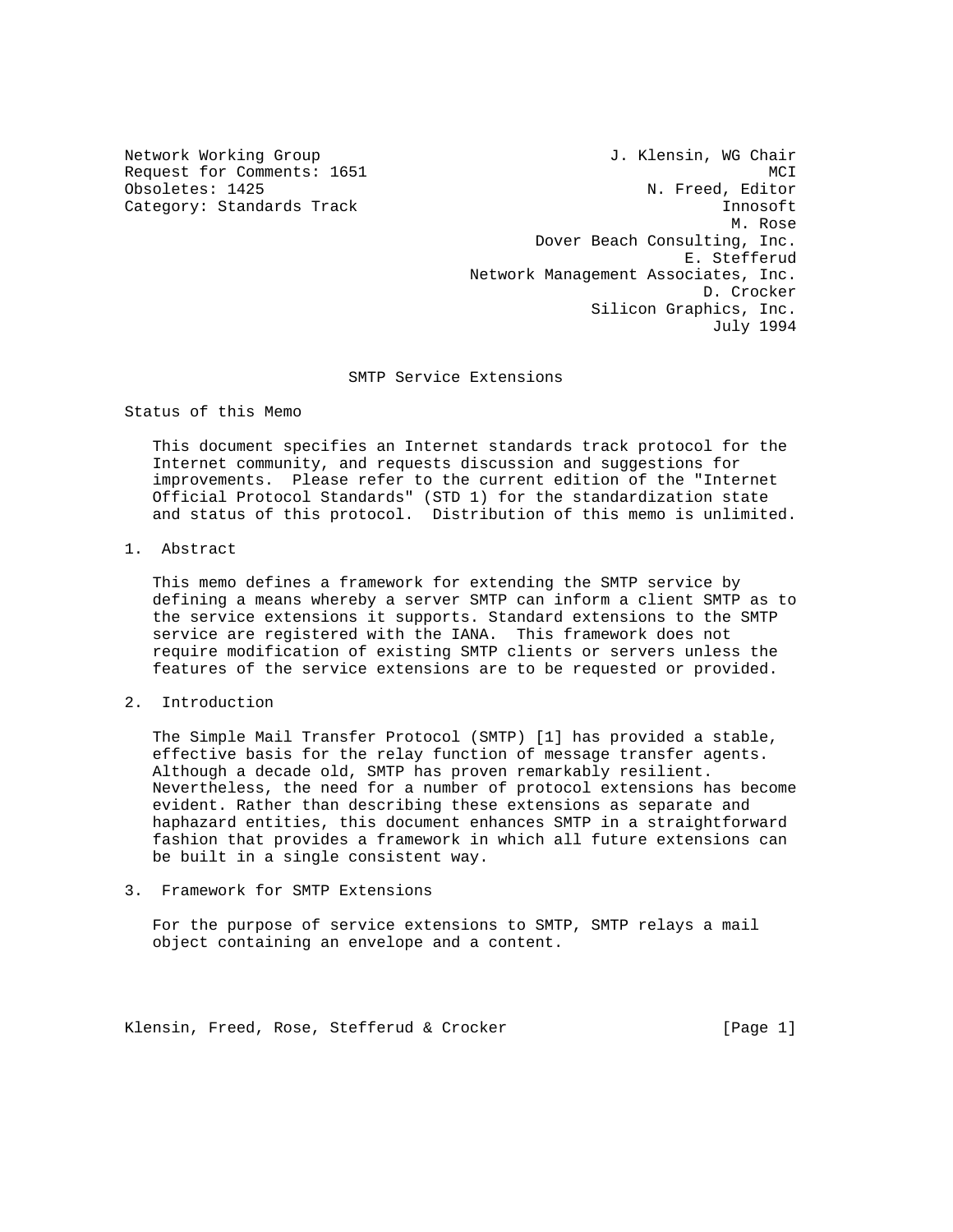- (1) The SMTP envelope is straightforward, and is sent as a series of SMTP protocol units: it consists of an originator address (to which error reports should be directed); a delivery mode (e.g., deliver to recipient mailboxes); and, one or more recipient addresses.
- (2) The SMTP content is sent in the SMTP DATA protocol unit and has two parts: the headers and the body. The headers form a collection of field/value pairs structured according to STD 11, RFC 822 [2], whilst the body, if structured, is defined according to MIME [3]. The content is textual in nature, expressed using the US-ASCII repertoire (ANSI X3.4-1986). Although extensions (such as MIME) may relax this restriction for the content body, the content headers are always encoded using the US-ASCII repertoire. The algorithm defined in [4] is used to represent header values outside the US-ASCII repertoire, whilst still encoding them using the US-ASCII repertoire.

 Although SMTP is widely and robustly deployed, some parts of the Internet community might wish to extend the SMTP service. This memo defines a means whereby both an extended SMTP client and server may recognize each other as such and the server can inform the client as to the service extensions that it supports.

 It must be emphasized that any extension to the SMTP service should not be considered lightly. SMTP's strength comes primarily from its simplicity. Experience with many protocols has shown that:

 protocols with few options tend towards ubiquity, whilst protocols with many options tend towards obscurity.

 This means that each and every extension, regardless of its benefits, must be carefully scrutinized with respect to its implementation, deployment, and interoperability costs. In many cases, the cost of extending the SMTP service will likely outweigh the benefit.

 Given this environment, the framework for the extensions described in this memo consists of:

- (1) a new SMTP command (section 4)
- (2) a registry of SMTP service extensions (section 5)
- (3) additional parameters to the SMTP MAIL FROM and RCPT TO commands (section 6).

Klensin, Freed, Rose, Stefferud & Crocker [Page 2]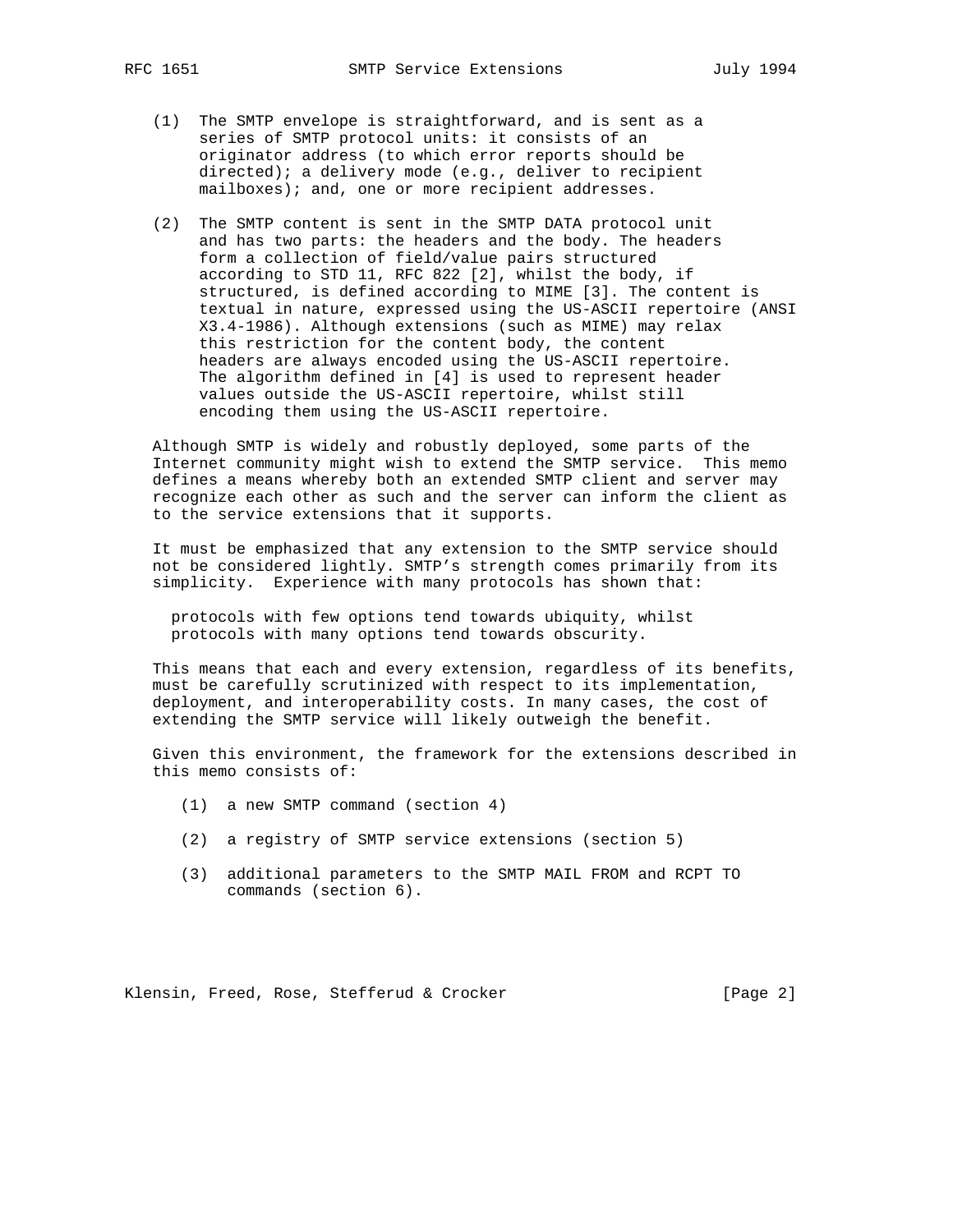### 4. The EHLO command

 A client SMTP supporting SMTP service extensions should start an SMTP session by issuing the EHLO command instead of the HELO command. If the SMTP server supports the SMTP service extensions it will give a successful response (see section  $4.3$ ), a failure response (see  $4.4$ ), or an error response (4.5). If the SMTP server does not support any SMTP service extensions it will generate an error response (see section 4.5).

### 4.1. Changes to STD 10, RFC 821

 STD 10, RFC 821 states that the first command in an SMTP session must be the HELO command. This requirement is hereby amended to allow a session to start with either EHLO or HELO.

# 4.2. Command syntax

The syntax for this command, using the ABNF notation of [2], is:

ehlo-cmd ::= "EHLO" SP domain CR LF

 If successful, the server SMTP responds with code 250. On failure, the server SMTP responds with code 550. On error, the server SMTP responds with one of codes 500, 501, 502, 504, or 421.

 This command is issued instead of the HELO command, and may be issued at any time that a HELO command would be appropriate. That is, if the EHLO command is issued, and a successful response is returned, then a subsequent HELO or EHLO command will result in the server SMTP replying with code 503. A client SMTP must not cache any information returned if the EHLO command succeeds. That is, a client SMTP must issue the EHLO command at the start of each SMTP session if information about extended facilities is needed.

# 4.3. Successful response

 If the server SMTP implements and is able to perform the EHLO command, it will return code 250. This indicates that both the server and client SMTP are in the initial state, that is, there is no transaction in progress and all state tables and buffers are cleared.

 Normally, this response will be a multiline reply. Each line of the response contains a keyword and, optionally, one or more parameters. The syntax for a positive response, using the ABNF notation of [2], is:

Klensin, Freed, Rose, Stefferud & Crocker [Page 3]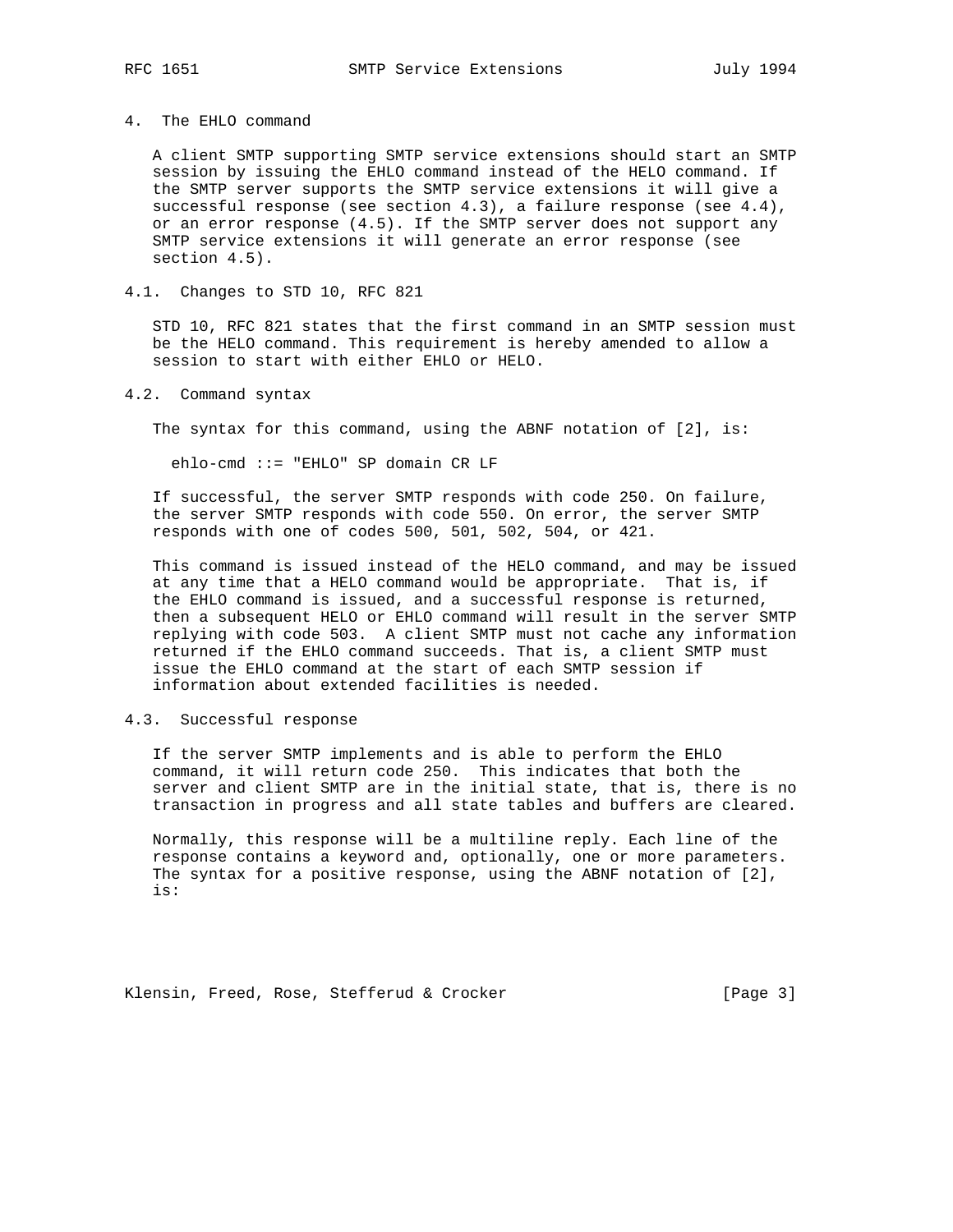|  | SMTP |
|--|------|
|--|------|

| ehlo-ok-rsp | " 250 "<br>$2.2 \pm 0.00$<br>domain [ SP greeting ] CR LF<br>$"250 - "$<br>domain [ SP greeting ] CR LF<br>$\sqrt{2}$<br>$*( 9250 - 1)$<br>ehlo-line CR LF )<br>"250" SP ehlo-line<br>$CR$ $LF$ ) |
|-------------|---------------------------------------------------------------------------------------------------------------------------------------------------------------------------------------------------|
| greeting    | ; the usual HELO chit-chat<br>::= 1* <any character="" cr="" lf="" or="" other="" than=""></any>                                                                                                  |
| ehlo-line   | $::=$ ehlo-keyword $*($ SP ehlo-param $)$                                                                                                                                                         |
|             | ehlo-keyword ::= (ALPHA / DIGIT) *(ALPHA / DIGIT / "-")                                                                                                                                           |
| ehlo-param  | ; syntax and values depend on ehlo-keyword<br>::= 1* <any all<br="" and="" char="" excluding="" sp="">control characters (US-ASCII 0-31<br/>inclusive)&gt;</any>                                  |
| ALPHA       | ::= <any 52="" alphabetic="" characters<br="" of="" one="" the="">(A through Z in upper case, and,<br/>a through z in lower case) &gt;</any>                                                      |
| DIGIT       | ::= <any 10="" characters<br="" numeric="" of="" one="" the=""><math>(0</math> through <math>9</math>)&gt;</any>                                                                                  |
| CR.         | ::= <the carriage-return="" character<br="">(ASCII decimal code 13)&gt;</the>                                                                                                                     |
| LF          | ::= <the character<br="" line-feed="">(ASCII decimal code 10)&gt;</the>                                                                                                                           |
| SP          | ::= <the character<br="" space="">(ASCII decimal code 32)&gt;</the>                                                                                                                               |

 Although EHLO keywords may be specified in upper, lower, or mixed case, they must always be recognized and processed in a case insensitive manner. This is simply an extension of practices begun in RFC 821.

 The IANA maintains a registry of standard SMTP service extensions. Associated with each such extension is a corresponding EHLO keyword value. Each service extension registered with the IANA is defined by a standards-track RFC, and such a definition includes:

- (1) the textual name of the SMTP service extension;
- (2) the EHLO keyword value associated with the extension;
- (3) the syntax and possible values of parameters associated with the EHLO keyword value;

Klensin, Freed, Rose, Stefferud & Crocker [Page 4]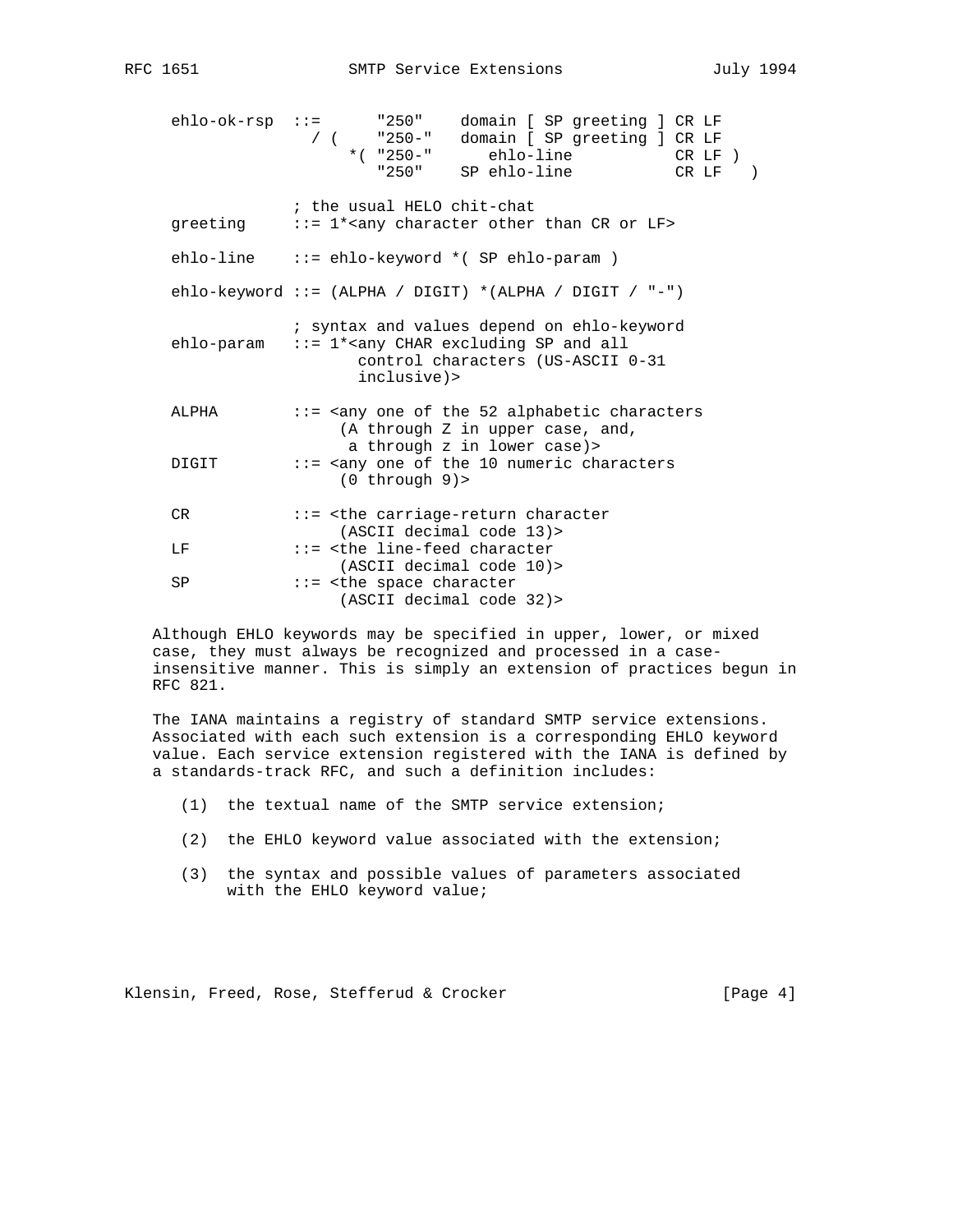- - (4) any additional SMTP verbs associated with the extension (additional verbs will usually be, but are not required to be, the same as the EHLO keyword value);
	- (5) any new parameters the extension associates with the MAIL FROM or RCPT TO verbs; and,
	- (6) how support for the extension affects the behavior of a server and client SMTP.

 In addition, any EHLO keyword value that starts with an upper or lower case "X" refers to a local SMTP service extension, which is used through bilateral, rather than standardized, agreement. Keywords beginning with "X" may not be used in a registered service extension.

 Any keyword values presented in the EHLO response that do not begin with "X" must correspond to a standard or standards-track SMTP service extension registered with IANA. A conforming server must not offer non "X" prefixed keyword values that are not described in a registered and standardized extension.

 Additional verbs are bound by the same rules as EHLO keywords; specifically, verbs begining with "X" are local extensions that may not be standardized and verbs not beginning with "X" must always be registered.

4.4. Failure response

 If for some reason the server SMTP is unable to list the service extensions it supports, it will return code 554.

 In the case of a failure response, the client SMTP should issue either the HELO or QUIT command.

## 4.5. Error responses from extended servers

 If the server SMTP recognizes the EHLO command, but the command argument is unacceptable, it will return code 501.

 If the server SMTP recognizes, but does not implement, the EHLO command, it will return code 502.

 If the server SMTP determines that the SMTP service is no longer available (e.g., due to imminent system shutdown), it will return code 421.

 In the case of any error response, the client SMTP should issue either the HELO or QUIT command.

Klensin, Freed, Rose, Stefferud & Crocker [Page 5]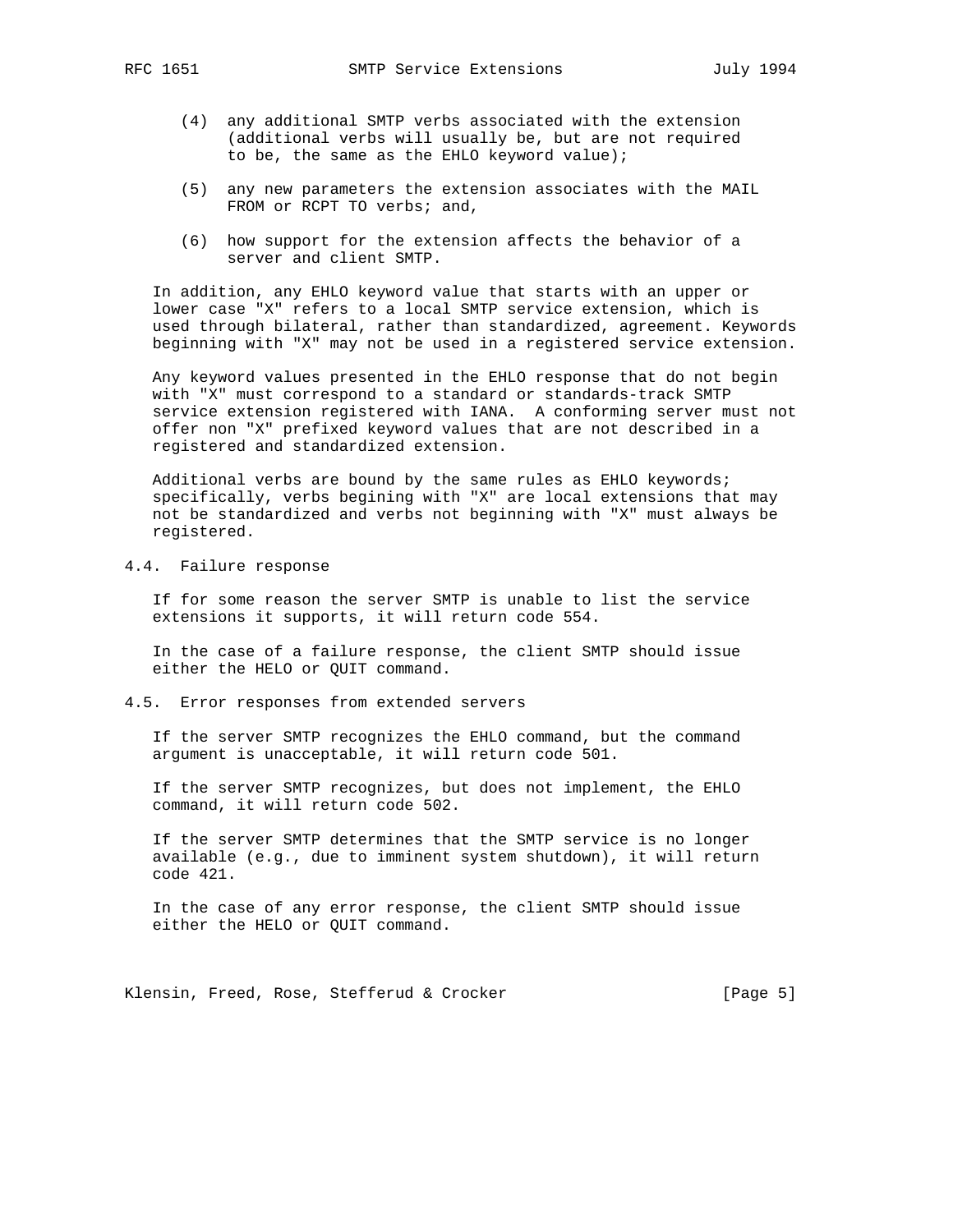4.6. Responses from servers without extensions

 A server SMTP that conforms to RFC 821 but does not support the extensions specified here will not recognize the EHLO command and will consequently return code 500, as specified in RFC 821. The server SMTP should stay in the same state after returning this code (see section 4.1.1 of RFC 821). The client SMTP may then issue either a HELO or a QUIT command.

# 4.7. Responses from improperly implemented servers

 Some SMTP servers are known to disconnect the SMTP transmission channel upon receipt of the EHLO command. The disconnect can occur immediately or after sending a response. Such behavior violates section 4.1.1 of RFC 821, which explicitly states that disconnection should only occur after a QUIT command is issued.

 Nevertheless, in order to achieve maxmimum interoperablity it is suggested that extended SMTP clients using EHLO be coded to check for server connection closure after EHLO is sent, either before or after returning a reply. If this happens the client must decide if the operation can be successfully completed without using any SMTP extensions. If it can a new connection can be opened and the HELO command can be used.

 Other improperly-implemented servers will not accept a HELO command after EHLO has been sent and rejected. In some cases, this problem can be worked around by sending a RSET after the failure response to EHLO, then sending the HELO. Clients that do this should be aware that many implementations will return a failure code (e.g., 503 Bad sequence of commands) in response to the RSET. This code can be safely ignored.

5. Initial IANA Registry

 The IANA's initial registry of SMTP service extensions consists of these entries:

| Service Ext   | EHLO Keyword Parameters Verb |      |             | Added Behavior     |  |  |
|---------------|------------------------------|------|-------------|--------------------|--|--|
| Send          | SEND                         | none | <b>SEND</b> | defined in RFC 821 |  |  |
| Send or Mail  | SOML                         | none | SOML        | defined in RFC 821 |  |  |
| Send and Mail | SAML                         | none | SAML.       | defined in RFC 821 |  |  |
| Expand        | <b>FXPN</b>                  | none | <b>FXPN</b> | defined in RFC 821 |  |  |
| Help          | HELP                         | none | HELP        | defined in RFC 821 |  |  |
| Turn          | TURN                         | none | TURN        | defined in RFC 821 |  |  |
|               |                              |      |             |                    |  |  |

Klensin, Freed, Rose, Stefferud & Crocker [Page 6]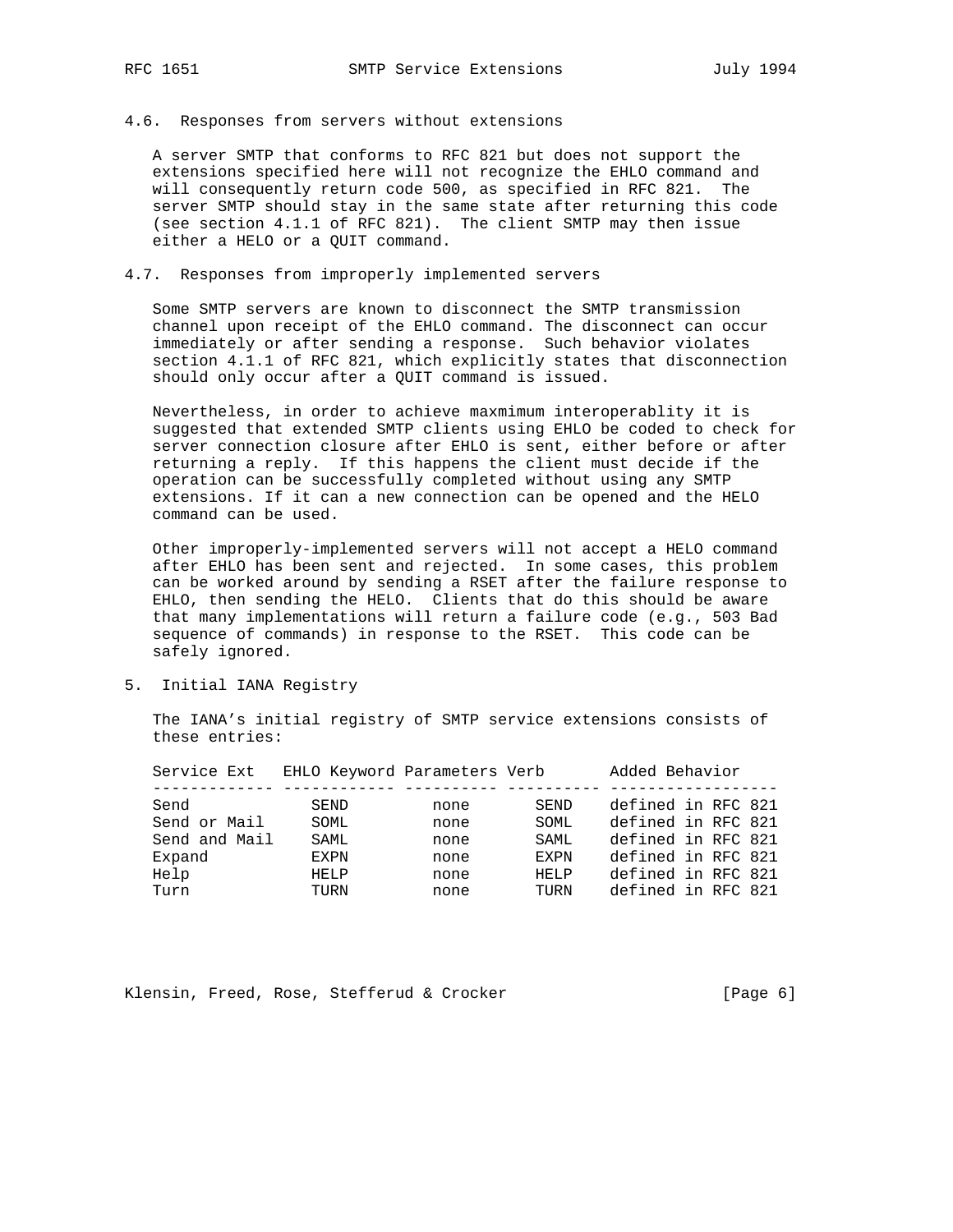which correspond to those SMTP commands which are defined as optional in [5]. (The mandatory SMTP commands, according to [5], are HELO, MAIL, RCPT, DATA, RSET, VRFY, NOOP, and QUIT.)

6. MAIL FROM and RCPT TO Parameters

 It is recognized that several of the extensions planned for SMTP will make use of additional parameters associated with the MAIL FROM and RCPT TO command. The syntax for these commands, again using the ABNF notation of [2] as well as underlying definitions from [1], is:

| esmtp-cmd<br>esmtp-parameter | ::= inner-esmtp-cmd [SP esmtp-parameters] CR LF<br>$esmtp-parameters :: = esmtp-parameter * (SP esmtp-parameter)$<br>::= esmtp-keyword ["=" esmtp-value]<br>$esmtp-keyword$ ::= (ALPHA / DIGIT) *(ALPHA / DIGIT / "-") |
|------------------------------|------------------------------------------------------------------------------------------------------------------------------------------------------------------------------------------------------------------------|
| esmtp-value                  | ; syntax and values depend on esmtp-keyword<br>$::= 1 * any CHAR excluding "=", SP, and all$<br>control characters (US-ASCII 0-31<br>inclusive)>                                                                       |
|                              | ; The following commands are extended to<br>; accept extended parameters.<br>$inner-esmtp-cmd$ ::= ("MAIL FROM:<" reverse-path ">") /<br>("RCPT TO:<" forward-path ">")                                                |

 All esmtp-keyword values must be registered as part of the IANA registration process described above. This definition only provides the framework for future extension; no extended MAIL FROM or RCPT TO parameters are defined by this RFC.

#### 6.1. Error responses

 If the server SMTP does not recognize or cannot implement one or more of the parameters associated with a particular MAIL FROM or RCPT TO command, it will return code 555.

 If for some reason the server is temporarily unable to accomodate one or more of the parameters associated with a MAIL FROM or RCPT TO command, and if the definition of the specific parameter does not mandate the use of another code, it should return code 455.

 Errors specific to particular parameters and their values will be specified in the parameter's defining RFC.

Klensin, Freed, Rose, Stefferud & Crocker [Page 7]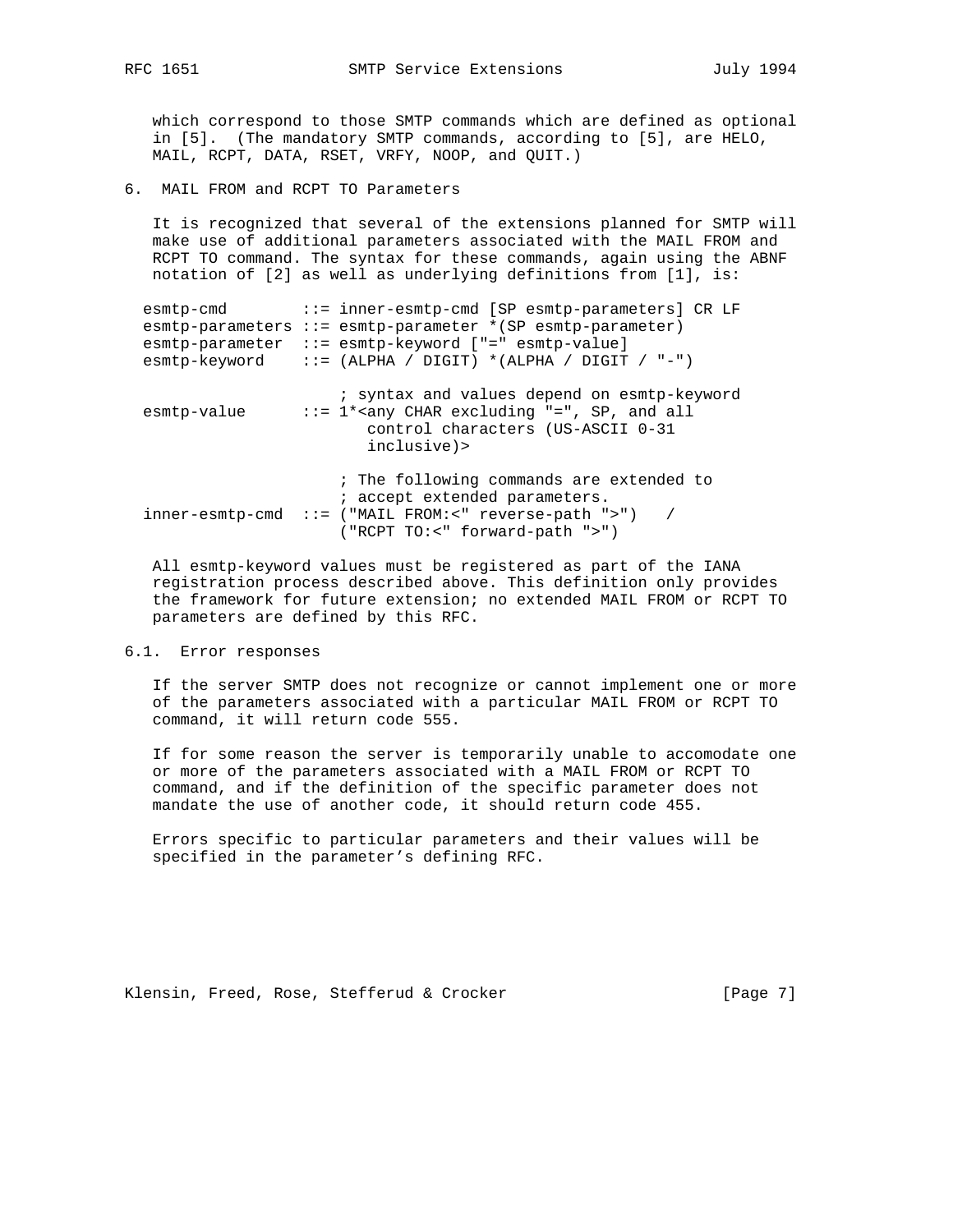7. Received: Header Field Annotation

 SMTP servers are required to add an appropriate Received: field to the headers of all messages they receive. A "with ESMTP" clause should be added to this field when any SMTP service extensions are used. "ESMTP" is hereby added to the list of standard protocol names registered with IANA.

- 8. Usage Examples
	- (1) An interaction of the form:

 S: <wait for connection on TCP port 25> C: <open connection to server> S: 220 dbc.mtview.ca.us SMTP service ready C: EHLO ymir.claremont.edu S: 250 dbc.mtview.ca.us says hello ... indicates that the server SMTP implements only those SMTP

commands which are defined as mandatory in [5].

(2) In contrast, an interaction of the form:

 S: <wait for connection on TCP port 25> C: <open connection to server> S: 220 dbc.mtview.ca.us SMTP service ready C: EHLO ymir.claremont.edu S: 250-dbc.mtview.ca.us says hello S: 250-EXPN S: 250-HELP S: 250-8BITMIME S: 250-XONE S: 250 XVRB ...

> indicates that the server SMTP also implements the SMTP EXPN and HELP commands, one standard service extension (8BITMIME), and two non-standard service extensions (XONE and XVRB).

- (3) Finally, a server that does not support SMTP service extensions would act as follows:
	- S: <wait for connection on TCP port 25> C: <open connection to server>

Klensin, Freed, Rose, Stefferud & Crocker [Page 8]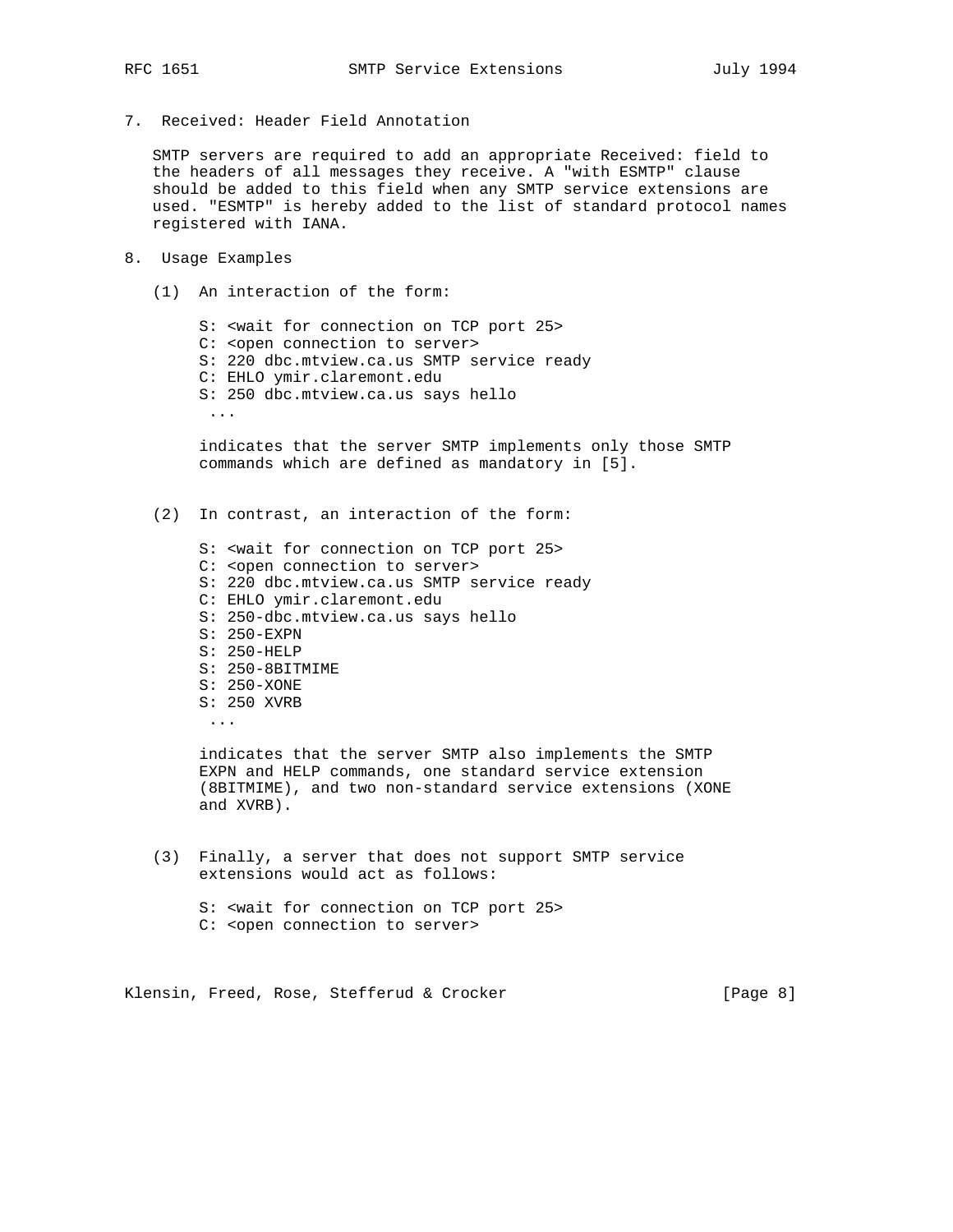S: 220 dbc.mtview.ca.us SMTP service ready C: EHLO ymir.claremont.edu S: 500 Command not recognized: EHLO ... The 500 response indicates that the server SMTP does not

 implement the extensions specified here. The client would normally send a HELO command and proceed as specified in RFC 821. See section 4.7 for additional discussion.

9. Security Considerations

 This RFC does not discuss security issues and is not believed to raise any security issues not already endemic in electronic mail and present in fully conforming implementations of RFC-821. It does provide an announcement of server mail capabilities via the response to the EHLO verb. However, all information provided by announcement of any of the initial set of service extensions defined by this RFC can be readily deduced by selective probing of the verbs required to transport and deliver mail. The security implications of service extensions described in other RFCs should be dealt with in those RFCs.

10. Acknowledgements

 This document represents a synthesis of the ideas of many people and reactions to the ideas and proposals of others. Randall Atkinson, Craig Everhart, Risto Kankkunen, and Greg Vaudreuil contributed ideas and text sufficient to be considered co-authors. Other important suggestions, text, or encouragement came from Harald Alvestrand, Jim Conklin, Mark Crispin, Frank da Cruz, 'Olafur Gudmundsson, Per Hedeland, Christian Huitma, Neil Katin, Eliot Lear, Harold A. Miller, Dan Oscarsson, Julian Onions, Rayan Zachariassen, and the contributions of the entire IETF SMTP Working Group. Of course, none of the individuals are necessarily responsible for the combination of ideas represented here. Indeed, in some cases, the response to a particular criticism was to accept the problem identification but to include an entirely different solution from the one originally proposed.

## 11. References

- [1] Postel, J., "Simple Mail Transfer Protocol", STD 10, RFC 821, USC/Information Sciences Institute, August 1982.
- [2] Crocker, D., "Standard for the Format of ARPA Internet Text Messages", STD 11, RFC 822, UDEL, August 1982.

Klensin, Freed, Rose, Stefferud & Crocker [Page 9]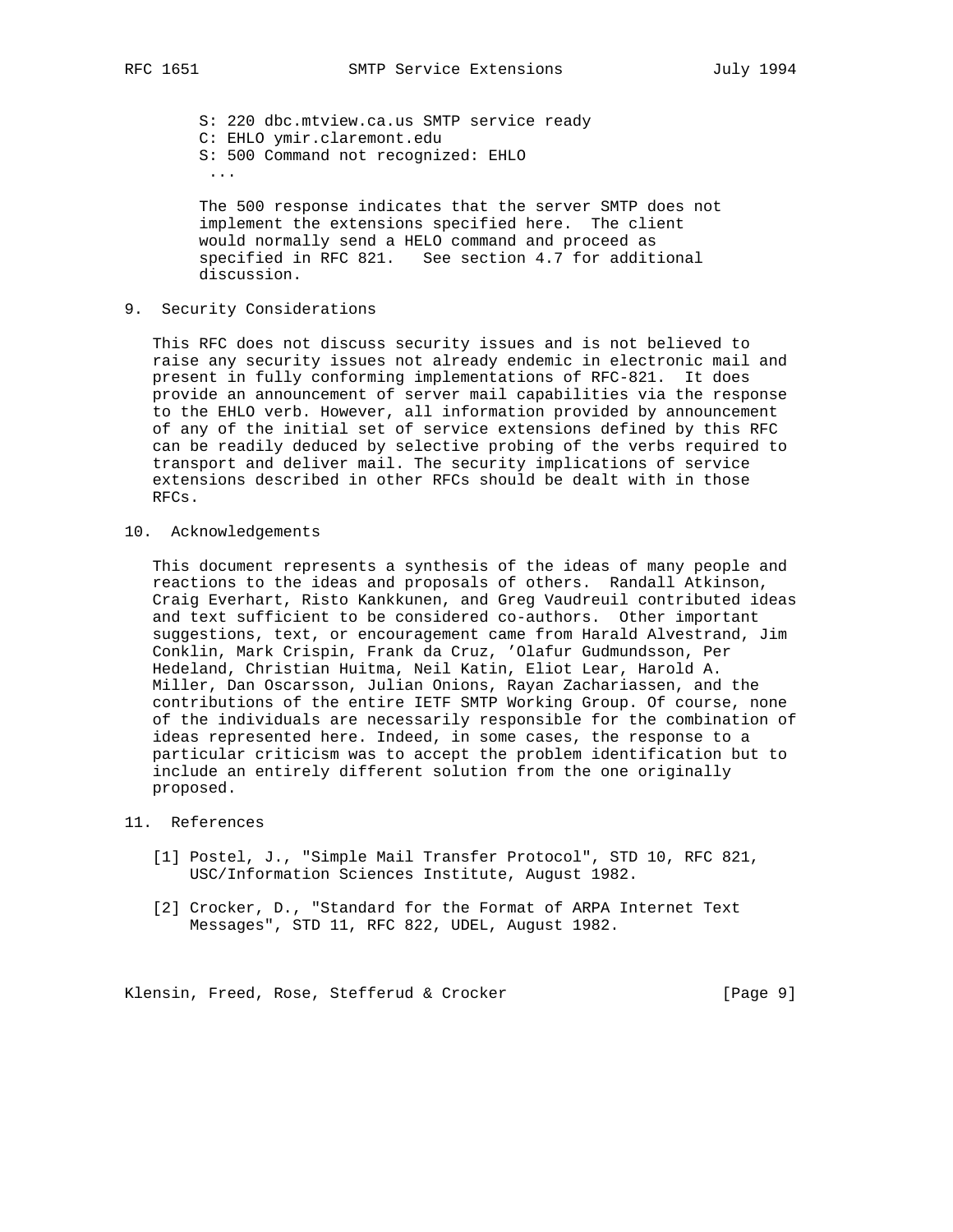- [3] Borenstein, N., and N. Freed, "Multipurpose Internet Mail Extensions", RFC 1521, Bellcore, Innosoft, September 1993.
- [4] Moore, K., "Representation of Non-ASCII Text in Internet Message Headers", RFC 1522, University of Tennessee, September 1993.
- [5] Braden, R., "Requirements for Internet Hosts Application and Support", STD 3, RFC 1123, USC/Information Sciences Institute, October 1989.
- 12. Chair, Editor, and Authors' Addresses

 John Klensin, WG Chair MCI Data Services Division 2100 Reston Parkway, 6th floor Reston, VA 22091 USA

 Phone:: 1 703 715 7361 Fax: +1 703 715 7435 EMail: klensin@mci.net

 Ned Freed, Editor Innosoft International, Inc. 1050 East Garvey Avenue South West Covina, CA 91790 USA

 Phone:: +1 818 919 3600 Fax: +1 818 919 3614 EMail: ned@innosoft.com

 Marshall T. Rose Dover Beach Consulting, Inc. 420 Whisman Court Moutain View, CA 94043-2186 USA

 Phone: +1 415 968 1052 Fax: +1 415 968 2510 EMail: mrose@dbc.mtview.ca.us